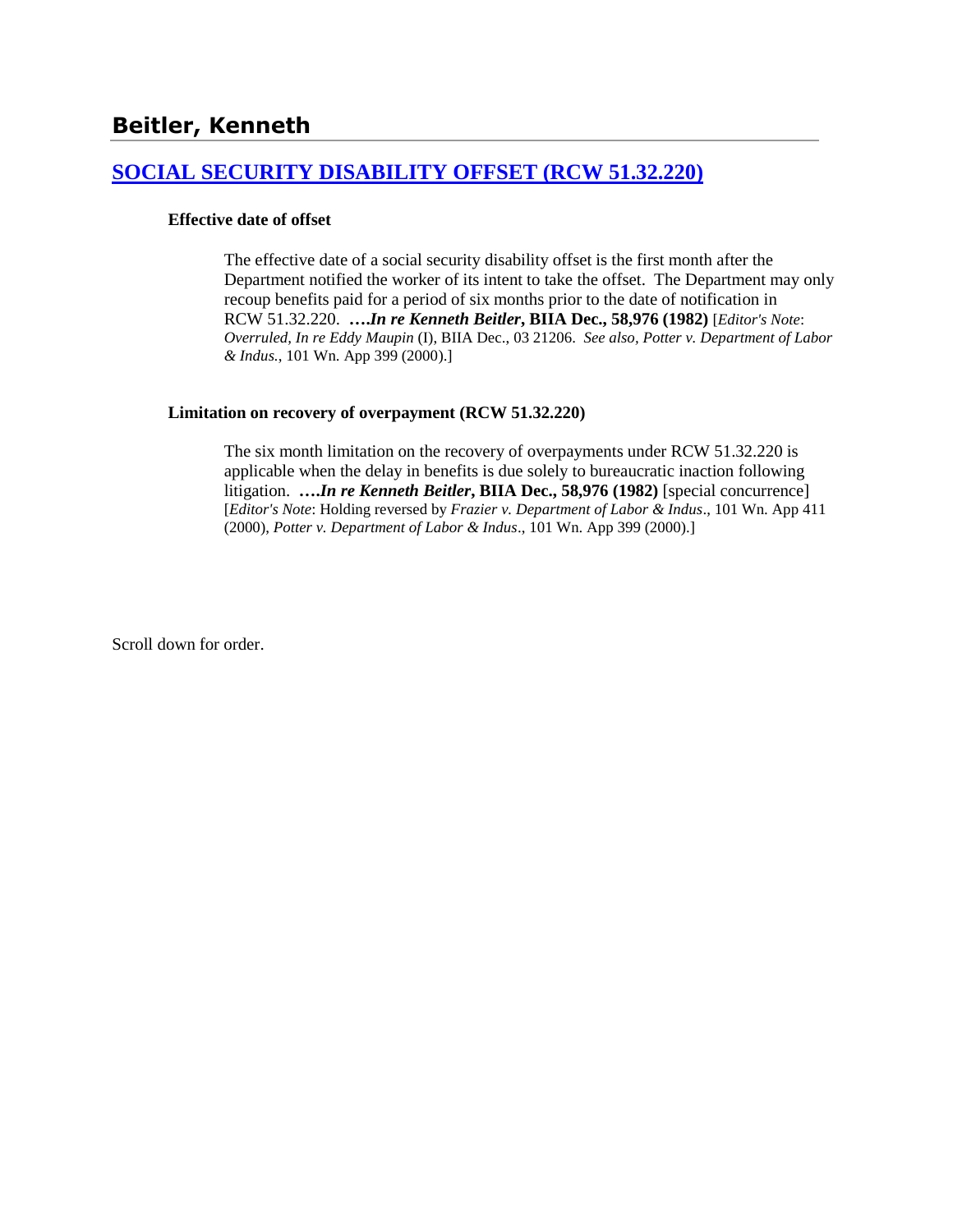## **BEFORE THE BOARD OF INDUSTRIAL INSURANCE APPEALS STATE OF WASHINGTON**

**)**

**IN RE: KENNETH E. BEITLER ) DOCKET NO. 58,976**

**CLAIM NO. G-655888 ) DECISION AND ORDER**

APPEARANCES:

Claimant, Kenneth E. Beitler, by Nashem, Prediletto, Schussler & Halpin, per William T. Scharnikow

Employer, Department of Transportation, by The Attorney General, per Spencer W. Daniels

Department of Labor and Industries, by The Attorney General, per Robert C. Milhem, Assistant

This is an appeal filed by the claimant on March 13, 1981 from an order of the Department of Labor and Industries dated March 4, 1981, which adhered to a prior order dated January 20, 1981, which reinstated the claimant's time-loss compensation effective January 19, 1979, but reduced those time-loss compensation payments by retroactive imposition of a social security disability offset. **REVERSED AND REMANDED**.

Pursuant to RCW 51.52.104 and RCW 51.52.106, this matter is before the Board for review and decision on timely Petitions for Review filed by the employer and the Department of Labor and Industries to a Proposed Decision and Order issued on December 11, 1981, in which the order of the Department dated March 4, 1981 was reversed and this claim remanded to the Department with direction to reinstate the claimant's time-loss compensation payments effective January 19, 1979 through January 20, 1981 without reducing those payments by retroactive imposition of a social security offset reduction.

This appeal presents another sequence of novel issues for determination which turn upon the interpretation and proper application of RCW 51.32.220. Prior to stating our understanding of the factual and legal issues presented, we deem it appropriate to survey the history surrounding that statute.

In 1975, the Washington Legislature first enacted RCW 51.32.220, and took advantage of a somewhat veiled grant of authority in federal law relating to social security disability payments contained in 42 USC § 424a. In passing this legislation, this state was one of several which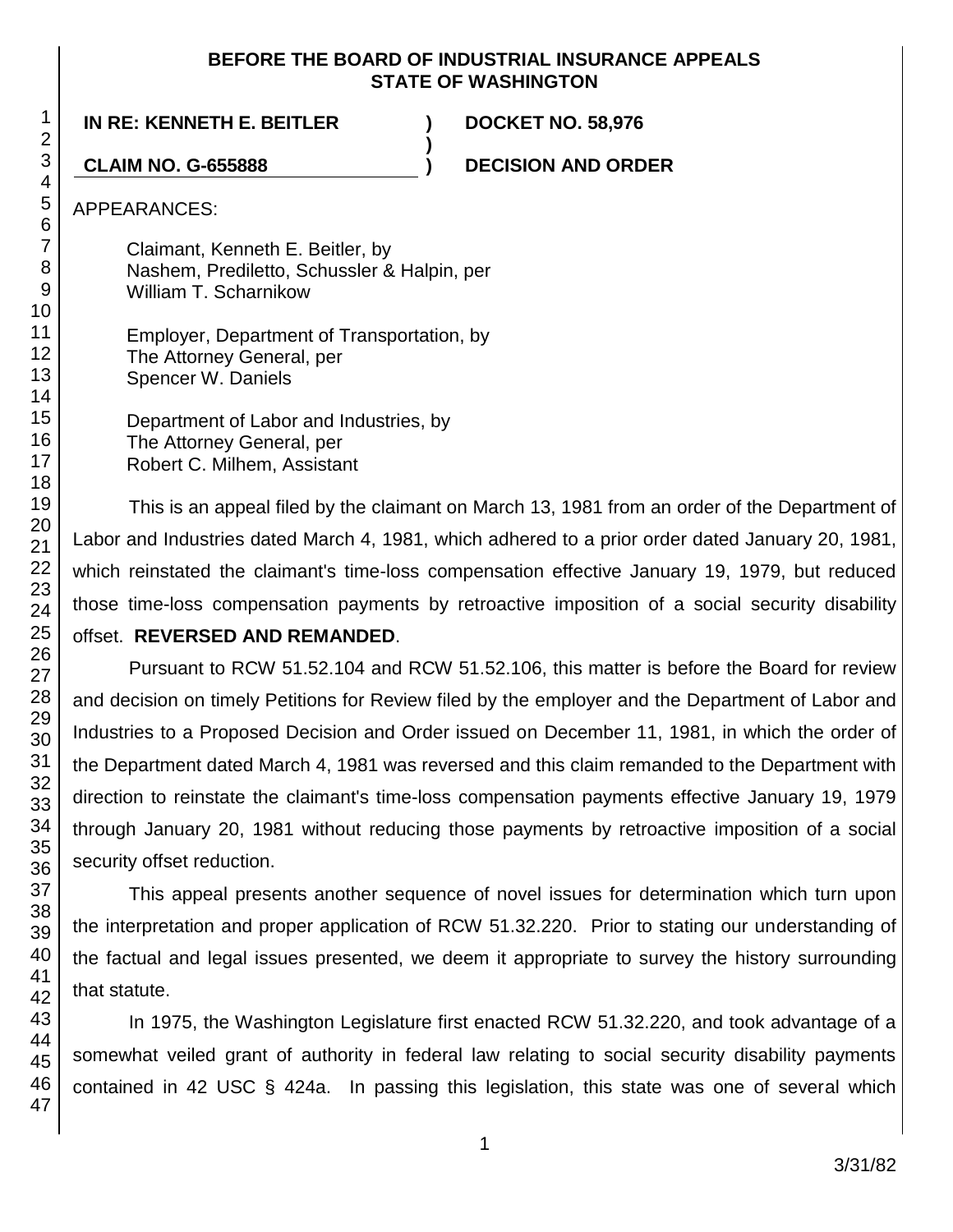deliberately and successfully placed a major financial obligation upon the federal government, which theretofore was being absorbed by workers' compensation insurance funds supported by employer premiums or by companies which had qualified to self-insure their workers' compensation liability. Since that time, thousands of claims have been adjudicated spawning numerous appeals to this Board concerning various aspects of administrative application of this piece of legislation, which we have commonly come to refer to as the social security offset reversal statute.

Freeman v. Harris, 625 F. 2d 1303 (1980), contains a rather succinct and intelligently written history of social security disability income and the offset provisions in federal law which provide an appropriate point of commencement for our discussion:

> "Social Security was first proposed by President Roosevelt as part of the New Deal legislative reform. As initially instituted, the Social Security Act of 1935 contained no provisions for disability insurance. It did, however, provide old age and unemployment insurance which, as a general rule, the states were not providing.

> In 1956 the Social Security Act was expanded to include monthly benefits for disabled wage earners. As enacted in 1956, there was a full offset of workers' compensation payments against Social Security disability benefits. 70 Stat. 816 (1956). 'It is self-evident that the offset reflected a judgment by Congress that the workmen's compensation and disability insurance programs in certain instances served a common purpose, and that the workmen's compensation programs should take precedence in the area of overlap.' Richardson v. Belcher, 404 U.S. at 82, 92 S.Ct. at 257. The offset provision was repealed in 1958, 72 Stat. 1025 (1958), but was reinstituted in 1965 in a slightly different form, 79 Stat. 406 (1965).

> The reinstitution of the offset was triggered by data submitted to legislative committees which showed that in the majority of the states, the typical worker who was receiving workers' compensation and federal disability benefits actually received more in benefits than his predisability take-home pay. Hearings on H.R. 6675 before the Senate Comm. on Finance, 89th Cong., 1st Sess. 151 (1965). This was thought to cause two evils: first, it reduced the worker's incentive to return to the work place and hence impeded rehabilitative efforts; and second, it created fears that the duplication of benefits would lead to an erosion of state workers' compensation programs. Hearings on H.R. 6675 Before the Senate Comm. on Finance, 89th Cong. 1st Sess. 252, 259, 366, 540, 738-40, 892-97, 949-54, 990 (1965).

> Section 424a of title 42 was then enacted to deal with the problem. As is relevant here, it requires an offset of Social Security disability payments against workers' compensation so that the total benefits received by the worker under the two programs do not exceed 80% of his pre-disability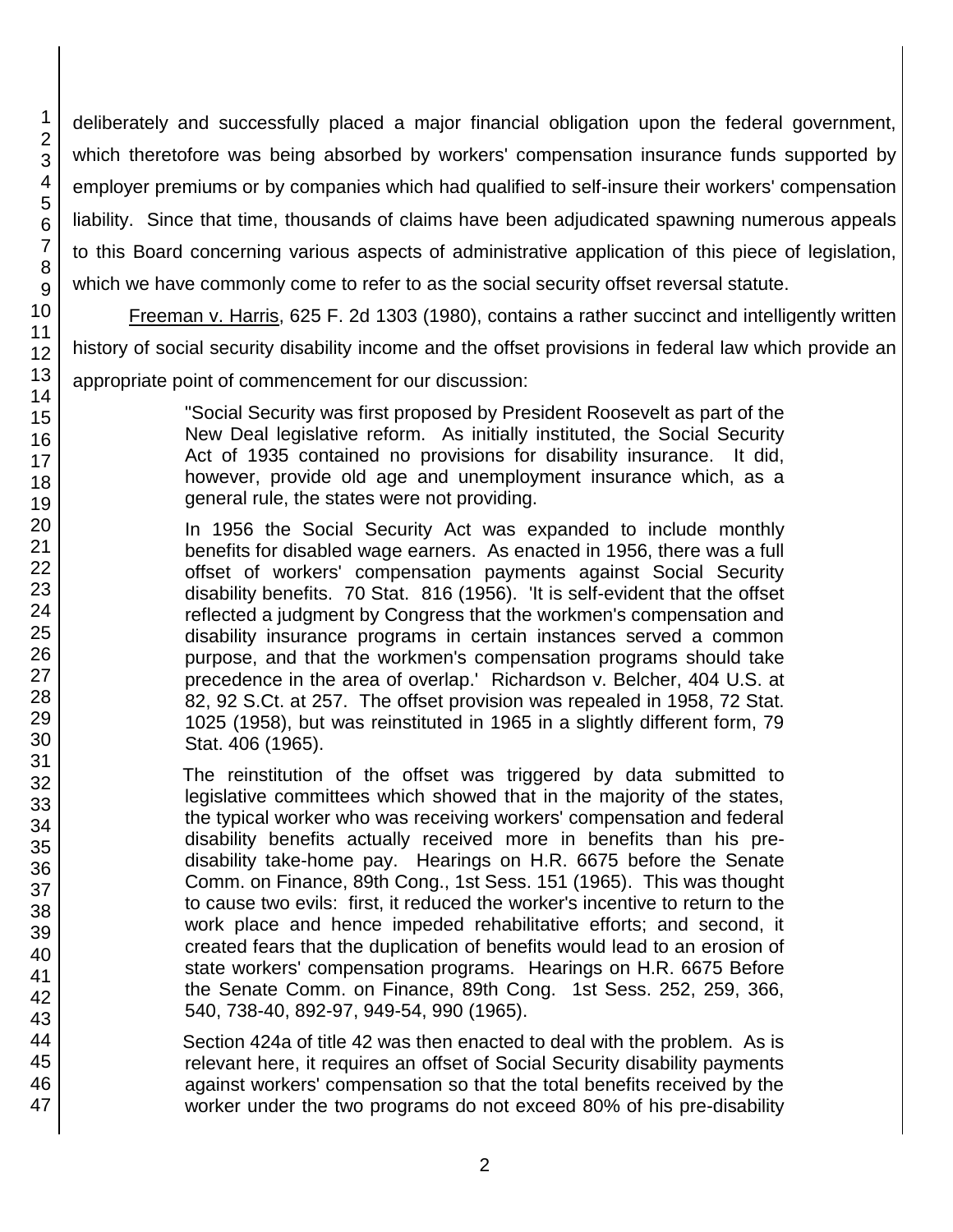46 47

1

income... This eradicated the problem of a worker being financially better off disabled than if he or she returned to work.

...However, because Social Security disability payments are less than 80% of a workers' pre-disability income, the system which resulted after the 1965 amendment did encourage workers to pursue state worker's compensation as well as federal social security."

This history recited in the Freeman case is significant when the federal government is taking the offset, but it does not tell the whole story for those stated like Washington which enacted offsetreversal statutes.

42 USC § 424a, permits the Social Security Administration to reduce disability benefits to persons who are also receiving state workers' compensation periodic benefits. 42 USC § 424a(d) provides that the reduction by the Social Security Administration shall not be taken "...if the workmen's compensation law or plan under which periodic benefits is payable provides for the reduction thereof...." This provision permits the states paying worker's compensation benefits to effectively reverse the offset. By so doing, a state could reduce the dollars paid from funds supported by employer premiums and cause the federal government to pay disabled workers the full social security disability amounts which would be paid were they not receiving any periodic workers' compensation benefits.

Prior to 1975, persons who received temporary total or permanent total disability payments under this state's Industrial Insurance Act and who also qualified to receive social security disability benefits, were paid their full workers' compensation entitlement from the Department of Labor and Industries. Applying the offset reduction of42 USC § 424a, the Social Security Administration paid a lesser amount to these individuals than would have been paid had those individuals not been covered by the workers' compensation.

In 1975, the state legislature correctly perceived that fiscal benefits would inure to the state's advantage by enacting RCW 51.32.220. By "reversing" the offset, it was envisioned that this state's employers would realize considerable savings. Instead of having the state compensation fund pay the lion's share of benefits, the offset reversal permitted the federal government with its larger tax base to carry the greater financial burden.

The operative feature of RCW 51.32.220 is to permit the Department or self-insurer to reduce periodic state benefits paid on lieu of wages (temporary total disability or permanent total disability benefits) and permit the injured worker to receive his full entitlement of social security disability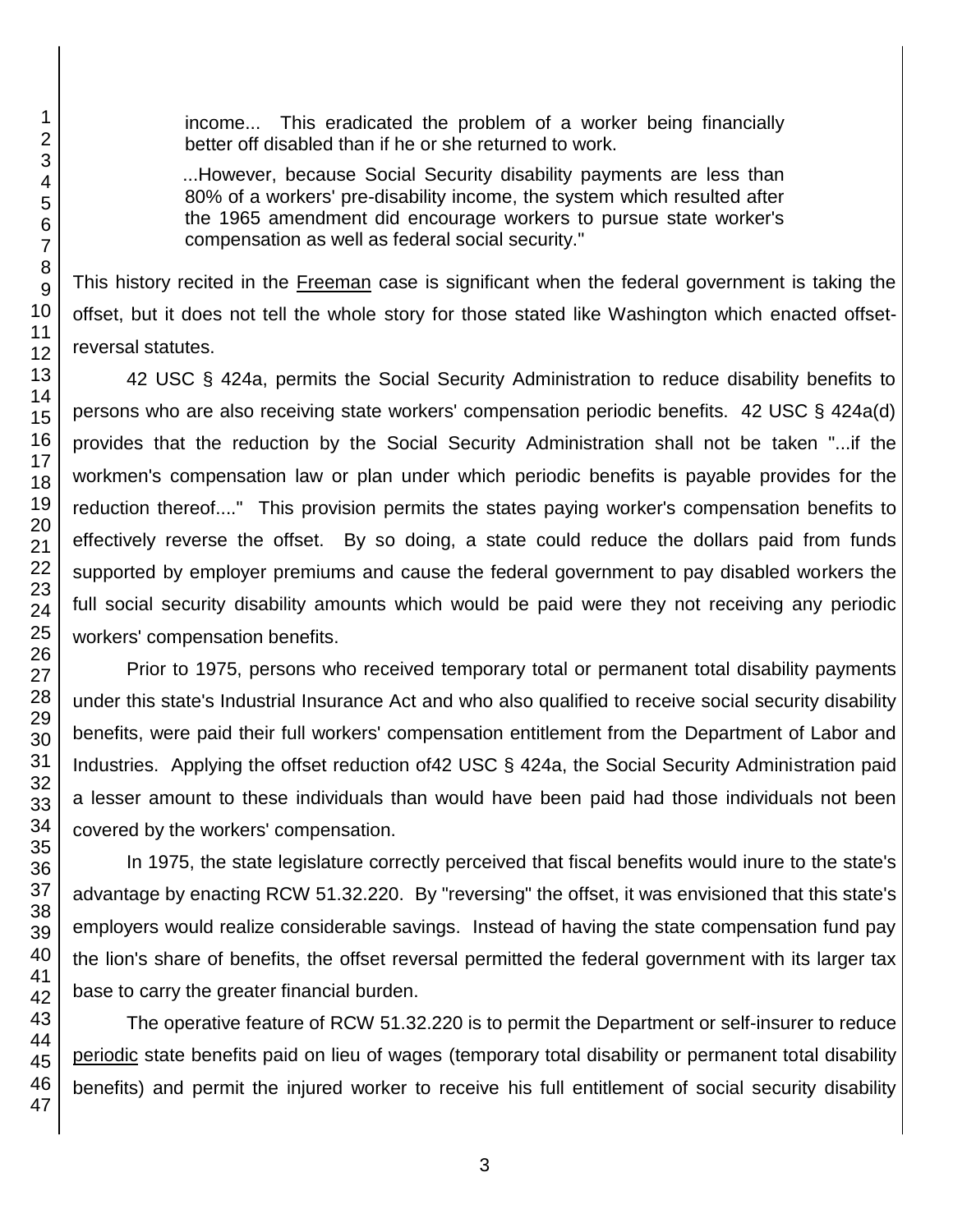income. The net effect to the worker was intended to result in no change of combined monthly dollar benefits than if the federal government was taking the reduction out of social security disability benefits under 42 USC § 424a.

The legislature has, however, placed additional requirements on the taking of reductions by offset authorized the state statute. For example, the injured worker must cooperate to authorize the release of information from the Social Security Administration to properly compute his or her benefits. If this cooperation is not secured, subsection (1) gives the Department authority to estimate the amounts payable under the federal act and that estimate will be considered to be correct until the worker cooperates, with no readjustment for any period of non-cooperation.

Another requirement is that reduction in benefit payments cannot be commenced until "the month following the month in which the Department or self-insurer is notified" that the worker is receiving federal disability benefits. RCW 51.32.220(2).

Furthermore, pursuant to the provisos in RCW 51.32.220(2), the Department or self-insurer may only seek recovery for any overpayments for the six months immediately preceding the date the worker is notified that overpayments had occurred. Thus, if it takes the claims administrators longer than six months to assemble the required data and put the offset into effect, then the Department or self-insurer will not be entitled to recover any of the "extra" benefits paid to the worker prior to that six-month period. Moreover, the six months' recovery permitted can only be made from future benefit payments, per RCW 51.32.220(3). That is, a worker cannot be required to reimburse the Department (or the self-insured employer) in a lump sum from previous payments he or she has received.

Finally, and of considerable importance in this case, reductions cannot begin unless the worker receives notice of the reduction prior to the month in which the reduction in benefits is to be made.

RCW 51.32.220(4).

Given the foregoing background, we turn to the issues presented by the instant appeal. As foundation for discussion, a summary of facts gleaned from the stipulation of the parties is necessary.

On August 22, 1974, while working for the State Department of Transportation, Mr. Beitler sustained the industrial injury which is the subject of his claim on appeal. Pertinent to the matter before us, Mr. Beitler began receiving time-loss compensation for his temporary total disability,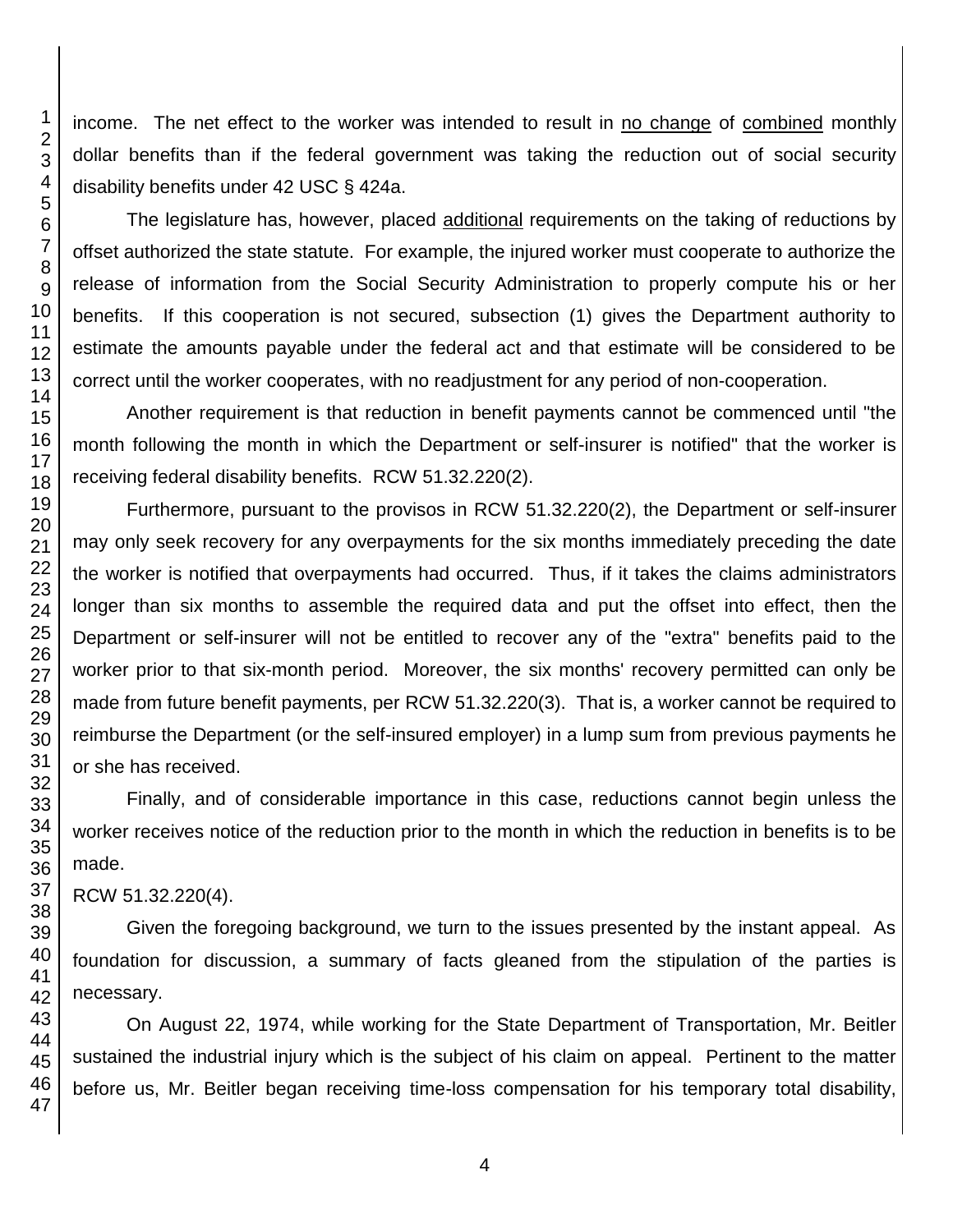including an order of payment on July 11, 1978, grant- ing time-loss compensation for the period June 23, 1978 through July 21, 1978. There was no indication by that order of any termination of benefits, but no further benefits were paid until January 18, 1979, when the Department closed the claim with "time loss as paid" and with a permanent partial disability award equal to 15% as compared to total bodily impairment. The claimant appealed from that closing order to this Board. His appeal resulted in the entry of an Order on Agreement of Parties dated August 8, 1979, reversing the Department closing order of January 18, 1979, and requiring the Department to allow further treatment and to make the payment of time-loss compensation for the period July 22, 1978 through January 18, 1979. On September 6, 1979 the Department issued an order implementing in part the Board's order, by holding the January 18, 1979 order for naught and indicating that the permanent partial disability award was to be considered either as an advance on eventual permanent partial disability and/or time-loss compensation. It was not until January 28, 1980, however, that the Department actually entered an order paying time-loss compensation for the period required, and in addition, terminated the payment of further time-loss benefits, but the claim remained open. To this point, all such time-loss compensation had been paid without reference to reduction or offset on account of claimant's receipt of disability benefits under the Federal Old Age, Survivors and Disability Insurance Act.

Prior to the initial attempt at closure of the claim in January 1979 but subsequent to the payment of time-loss benefits as indicated in its July 11, 1978 order, the Department of Labor and Industries did send a letter to the claimant requesting information relative to receipt of social security disability benefits. The letter, being a "form" letter, merely stated in general that industrial insurance recipients drawing social security disability benefits were entitled to receive a total of only 80% of his or her average current earnings computed in one of three described ways. The letter did not indicate that in Mr. Beitler's case there would be any benefits in excess of 80% of his average current earnings and did not specifically state that the Department of Labor and Industries was notifying the claimant of its intent to take any offset. In August 1978, Mr. Beitler responded to the Department's inquiry providing the necessary information from which it could compute whether an offset was appropriate.

However, nothing further with respect to implementing the offset was heard from the Department until January 20, 1981, when the Department issued an order adjusting monthly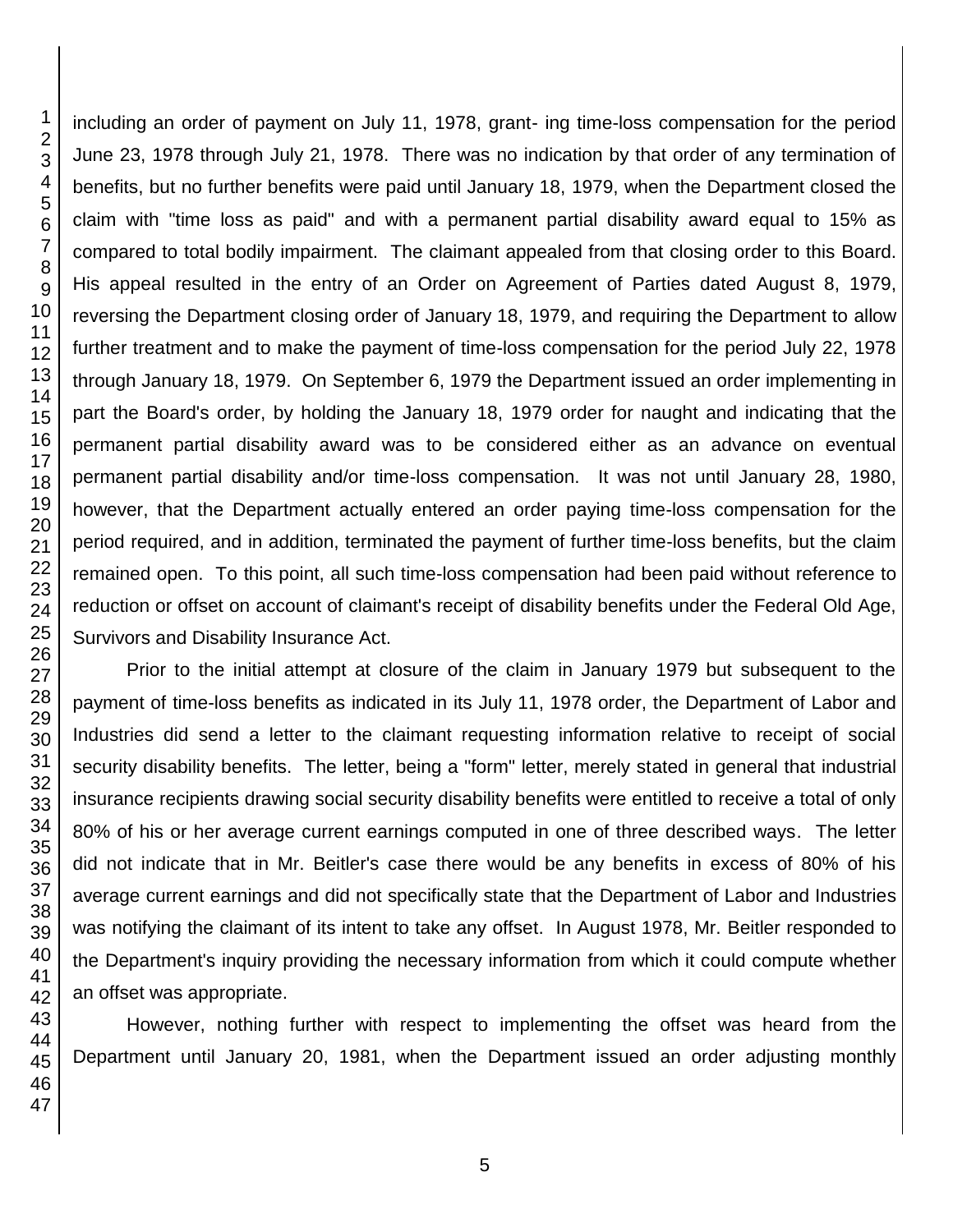compensation rates although, in fact, no order of payment was included.<sup>1</sup> On January 23, 1981 the Department issued an order which granted the payment of time loss at the rates described in the January 20th order.<sup>2</sup> In a timely fashion, the claimant protested the Department's order of January 20, 1981, which terms were reaffirmed by the Department's order of March 4, 1981, which is the subject order in this appeal.

From these facts, this Board must determine answers to the following questions: (1) When did the Department of Labor and Industries give notice to the claimant of its intent to take the reduction by offset in compliance with RCW 51.32.220(4)? (2) When can the reduction by offset first be taken? (3) For what period of time prior to the effective date of implementation may the offset by applied, i.e., the permissible retroactive period? (4) Assuming retroactive offset may be taken, from what benefits may recoupment of "overpayments" be made?

In providing definitive answers in a manner which represents both fairness and equity, we must keep in mind two significant intents present in the federal and state legislation. First, there is the Congressional intent that the benefit structure be designed to preclude excessive combined benefits for the same disability. Iglinsky v. Finch, 314 F. Supp. 425 (D. La. 1970), aff'd, 433 F. 2d 405. Second, there is the clear intent in this state's law, which must be considered in con- junction with the Congressional intent, not to penalize this state's injured workers because of bureaucratic delay.

Under most circumstances, this state's statute which (1) prohibits the Department from recovering overpayments in lump sums from past benefits paid, and (2) requires overpayments to be recovered from future benefits solely, and (3) limits recovery to the overpayments made in the

l

 $1$  The wording of that portion of the Department order adjusting the claimant's compensation rates stated: "...your new monthly rate of compensation is 0.00 effective January 19, 1979; 55.81 effective July 1, 1979; and 132.87 effective July 1, 1980 because of cost-of-living increases.

NOTIFY THE DEPARTMENT OF LABOR AND INDUSTRIES OF ANY CHANGES IN YOUR SOCIAL SECURITY DISABILITY BENEFITS, OTHER THAN COST OF LIVING INCREASES, IMMEDIATELY."

 $2$  The January 23, 1981 order indicates payment in a total amount of \$1,531.80 but states the period of payment to encompass only July 1, 1979 -- January 15, 1981. No mention is made of the entitlement of the claimant to the status of temporary total disability from January 19, 1979 through June 30, 1979. But since the reduced payment amount for time loss according to the January 20th offset implementation order was \$0.00 for those months, we view the January 20th and January 23rd orders in concert to stand for the proposition that the claimant was temporarily totally disabled between January 19, 1979 and June 30, 1979, but such period was not mentioned in the order of January 23rd, because by the terms of the January 20th order no payment was due. In addition, in support of our view, by letter of February 5, 1981, the Department indicated to the claimant's attorney that time-loss compensation was to have been reinstated "effective January 19, 1979", and the offset was thereafter computed.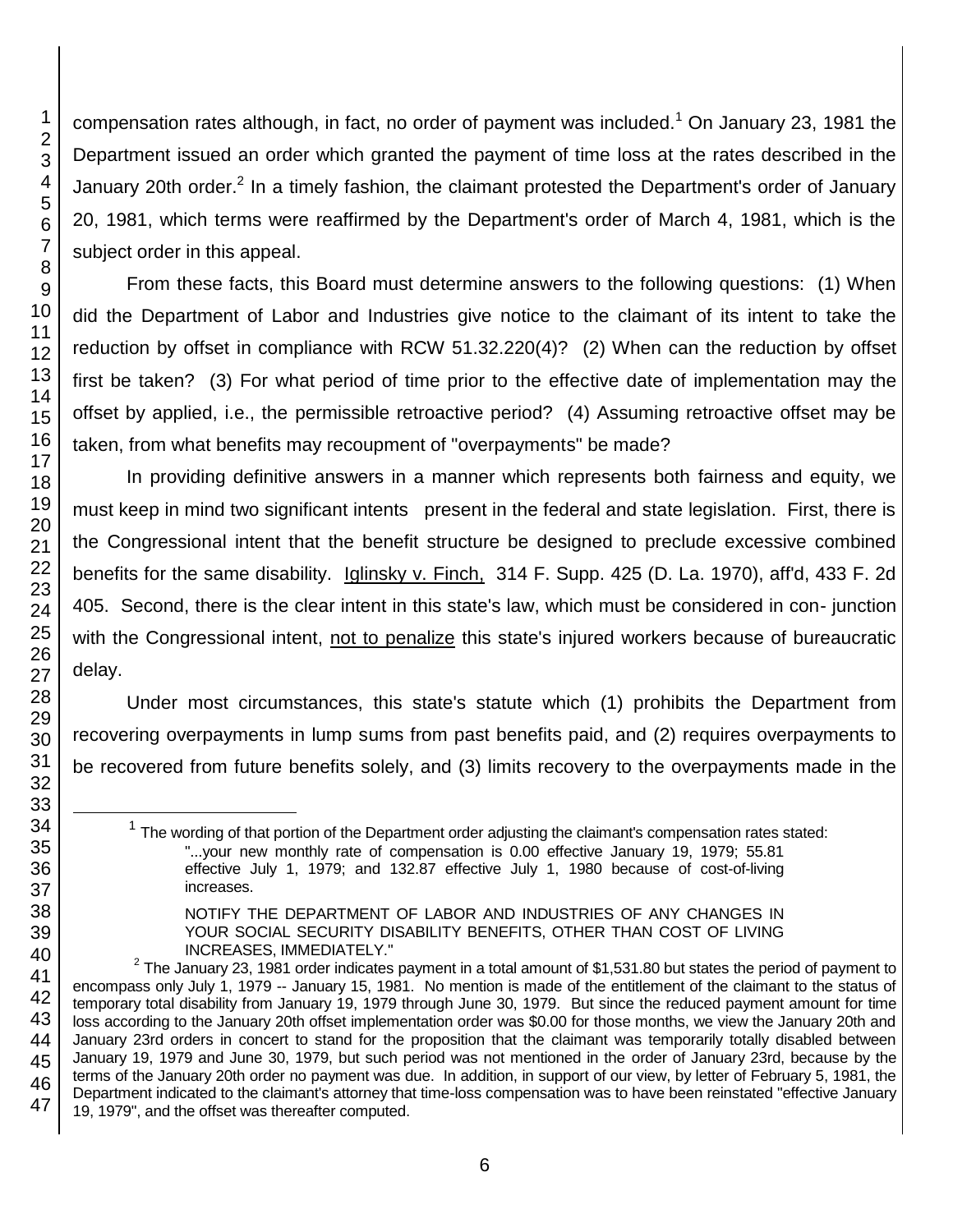six-month period immediately preceding the date the worker is notified that overpayment has occurred, provides a sound and sufficient assurance that an injured worker will not be penalized by bureaucratic delay. However, as will be seen, these safeguards are not necessarily sufficient because of the facts which developed in this case.

In answering the first question posed for resolution, it is clear that January 20, 1981 was the first determinative point at which the Department could reasonably have been interpreted as communicating its intent to implement the offset. That was the date of the order which in effect readjusted the claimant's time-loss compensation rates for prior periods because of social security income. It follows, in answer to question (2), that February 1, 1981 is the first month that the offset in fact may be taken. The statute prescribes that the reduction can only be effective when the worker is given notice of the reduction prior to the month in which the reduction is commenced. RCW 51.32.220(4).

The answers to questions (3) and (4) become more complicated. The first proviso to Subsection 2 of the statute indicates "[t]hat in the event of an overpayment of benefits, the Department or self-insurer may not recover more than the overpayment for the six months immediately preceding the date the department or self-insurer notifies the worker that an overpayment has occurred." Therefore, having notified the claimant by its order of January 20, 1981 of its intent to take the offset retroactive to January 19, 1979, and viewing that order as constructive notice of "overpayments," recovery, i.e., application of offset, may only be made for the period after July 20, 1980.

We note specifically that the statute speaks to the fact of recovery of overpayments. It can be argued that in fact, no "overpayment" had been made since in fact no payments at all had been made between January 18, 1979 and January 23, 1981. There having been no overpayments, should the Department be able to apply the offset to the accumulated lump sum of all those unpaid past time-loss benefits? Although the logic to permit such retroactive recovery is superficially attractive, when one examines why the accumulation of unpaid benefits occurred, it is apparent that the Department's ineffective administration of the claim, i.e., bureaucratic delay, bears sole responsibility. The failure of the Department to continue to make regular periodic payments was due to no fault of Mr. Beitler, based on the stipulated facts before us. He had promptly responded to the Department, in August 1978, everything which was requested of him about his social security disability benefits. To hold otherwise and permit this method of recovery would encourage the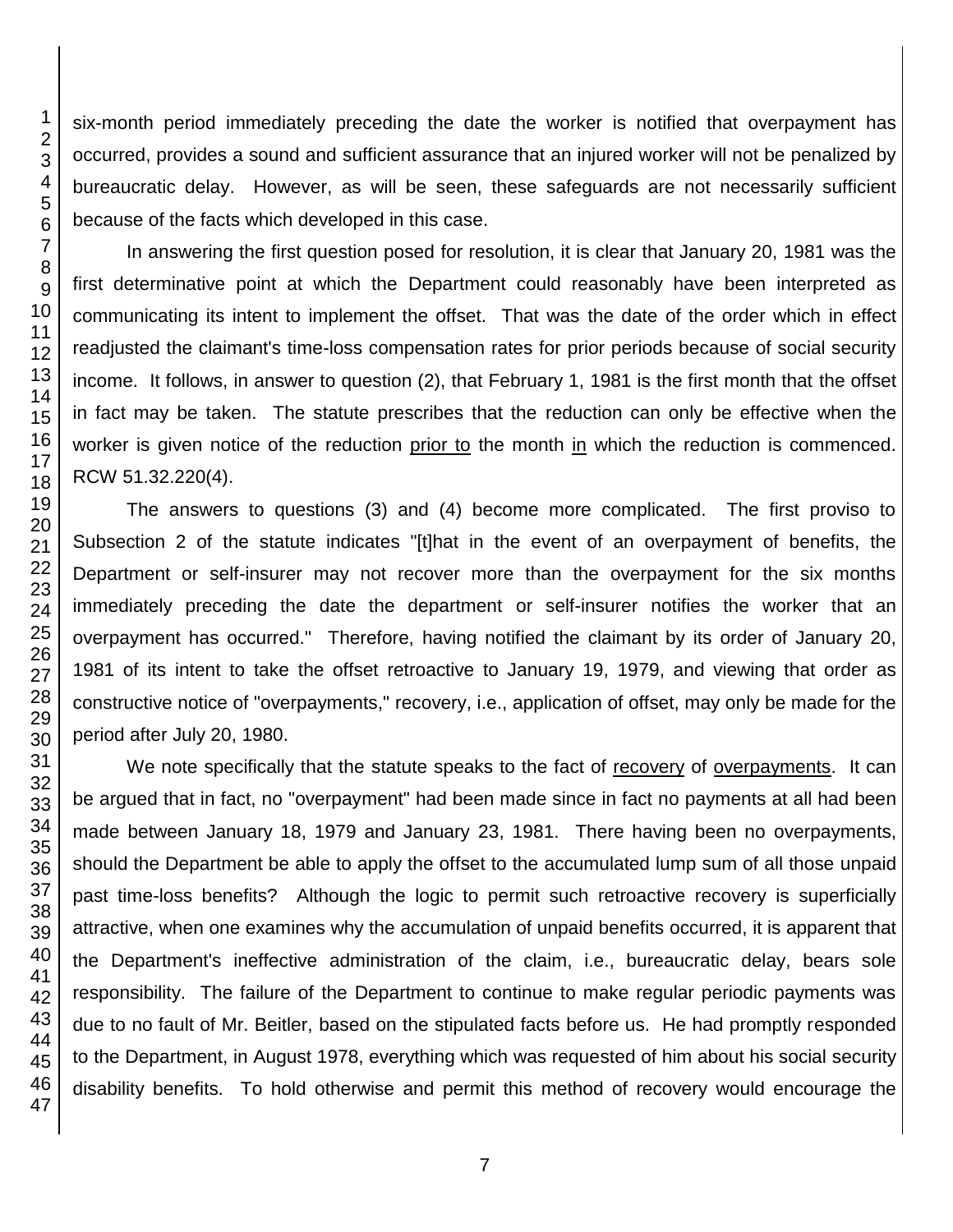Department to purposely allow the claim to be entangled in the bureaucracy of claims administration solely for the purpose of delaying payments which rightfully should be paid to disabled workers.

We must bear in mind that the offset scheme as designed under the federal social security act was not designed to reduce the totality of benefits to the worker but only to assure that the rate at which periodic benefits were paid did not exceed a specified earnings history level (80% of average current earnings). It completely frustrates that scheme for the Department to delay its ongoing benefit payments for the months of entitlement to permit the accumulation of lump sums to which to apply eventual offset, without paying any "periodic benefits" in lieu of wages. 42 USC 424a.

In summary, the Department of Labor and Industries cannot be permitted to offset in February 1981 benefits it should have paid from January 19, 1979 through July 20, 1980, when such benefits were not paid solely because of its own bureaucratic delay. Had those benefits been paid when they should have been paid in each successive month of entitlement, no offset would have been permitted because at that point the claimant had not been "notified" by the Department that a reduction by offset was being made. Had the Department been paying regular periodic timeloss benefits it probably would have notified Mr. Beitler of its reductions and the offset would have been perfectly appropriate. However, the Department did not do so--traceable again to its own bureaucratic delay. We do not believe the scheme of the state offset statute is such that the Department of Labor and Industries should profit from such ineffective claims administration. The prevention of such is the implicit legislative intent of RCW 51.32.220.

In effect, we must require the Department to pay the claimant his benefits for temporary total disability in full from January 19, 1979 through January 15, 1981, and thereby create an overpayment which must be recovered in the manner authorized by law. Because of its notification of the claimant on January 20, 1981 of its intent to reduce benefits, the Department may then be permitted beginning February 1, 1981 to implement the reduction by offset. Yet, the Department may only reach back as far as July 20, 1980 to recover its overpayments. Additionally, such recovery may only be made from future benefits to which the claimant may be entitled after January 15, 1981, which was the date to which benefits payments were last carried. RCW 51.32.220(3).

In view of the totality of the provisions of RCW 51.32.220, particularly subsections (2) through (6) which were added by chapter 151, Laws of 1979 1st ex. sess., it is clearly the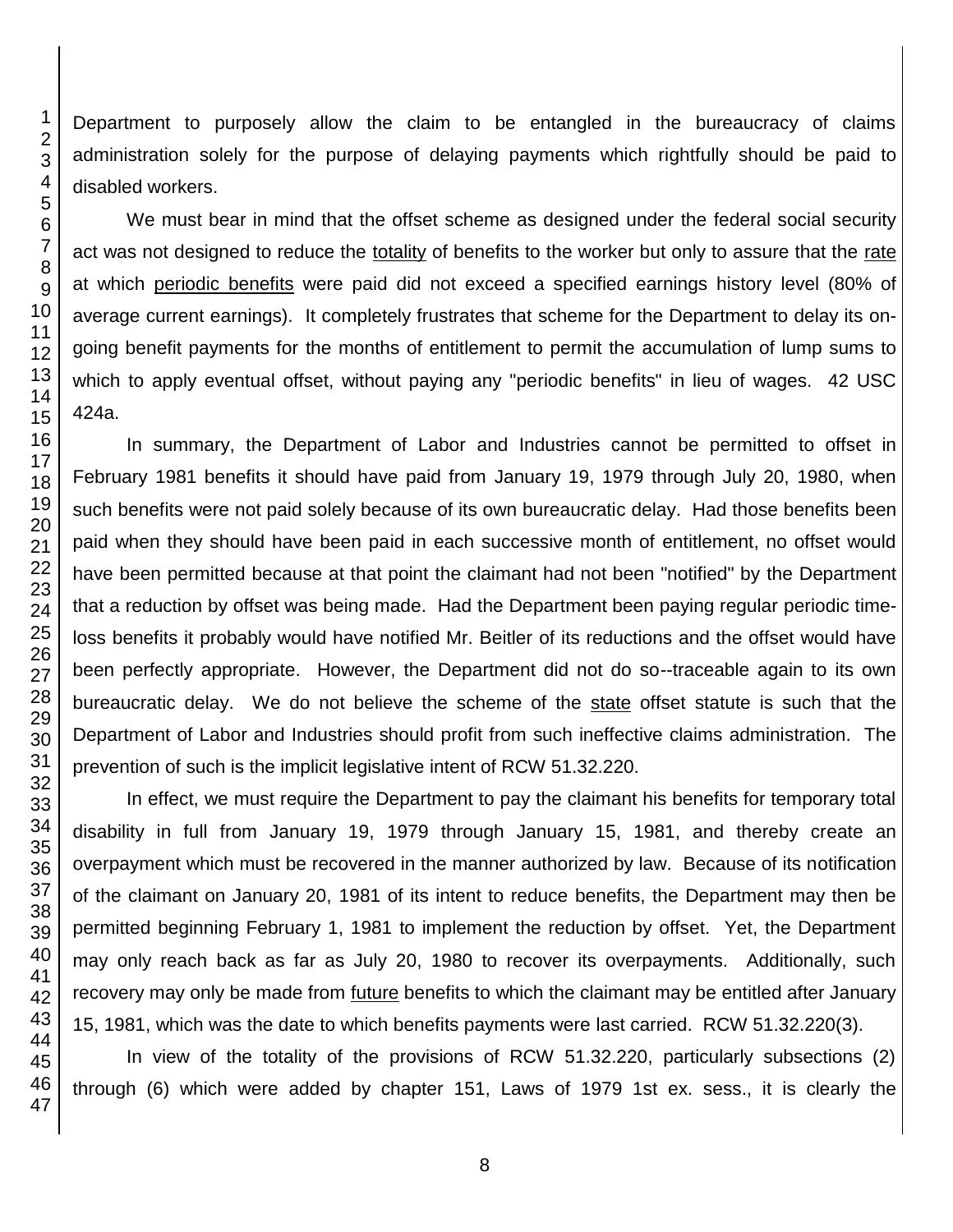46 47

1 2 3

legislature's intent that all administrative actions on social security disability offset matters in a claim--e.g., obtaining of Social Security Administration information on receipt of the federal benefits, determination of amount of offset, notice to the claimant of reduction in compensation at some time prior to the month when such reduction will commence, notification to claimant that overpayments have occurred--should be accomplished in six months time. Thus, that is the maximum period to be allowed for retroactive adjustment of monthly compensation by reason of the offset, measured retrospectively from the time of notification to the claimant. Further, such adjustment for overpayment is to be made and recovered only from future benefits to which the claimant may be entitled. The resolution of this case as set forth in this decision is, in our opinion, the only proper way to achieve the legislature's intent in light of the unusually complex fact pattern of the case.

# **FINDINGS OF FACT**

Based upon the entire record, the following findings are made:

- 1. On October 23, 1974 the Department of Labor and Industries received a report of accident and application for benefits under the Industrial Insurance Act from the claimant, Kenneth E. Beitler, who had sustained an industrial injury during the course of his employment with the State Department of Transportation on August 22, 1974. The claim was allowed under Claim No. G-655888 and benefits were commenced. On July 11, 1978 the Department issued an order paying time-loss compensation from June 23, 1978 to July 21, 1978. On January 18, 1979 the Department issued an order closing the claim with time loss as paid and with a permanent partial disability award of 15% as compared to total bodily impairment. On January 29, 1979 the claimant filed an appeal from that order with the Board of Industrial Insurance Appeals. As a result of that appeal, the Board issued an Order on Agreement of Parties on August 8, 1979, directing reversal of the Department order of January 18, 1979, and remanding the claim to the Department to provide further treatment and pay compensation for temporary total disability from July 22, 1978 through January 18, 1979.
- 2. On September 6, 1979 the Department issued an order in partial compliance with the Board's Order on agreement of Parties modifying the Department order of January 18, 1979, from final to interlocutory, declaring the claim to remain open for treatment, and stating that the prior permanent partial disability award should be considered as an advance on permanent partial disability and/or time-loss compensation. Eventually, on January 28, 1980, the Department issued an order terminating time-loss compensation with a payment in full compliance with the Board's Order on Agreement of Parties, for the period July 23, 1978 to January 18, 1979, without reference to reductions for the claimant's receipt of social security disability payments. The claim remained otherwise open.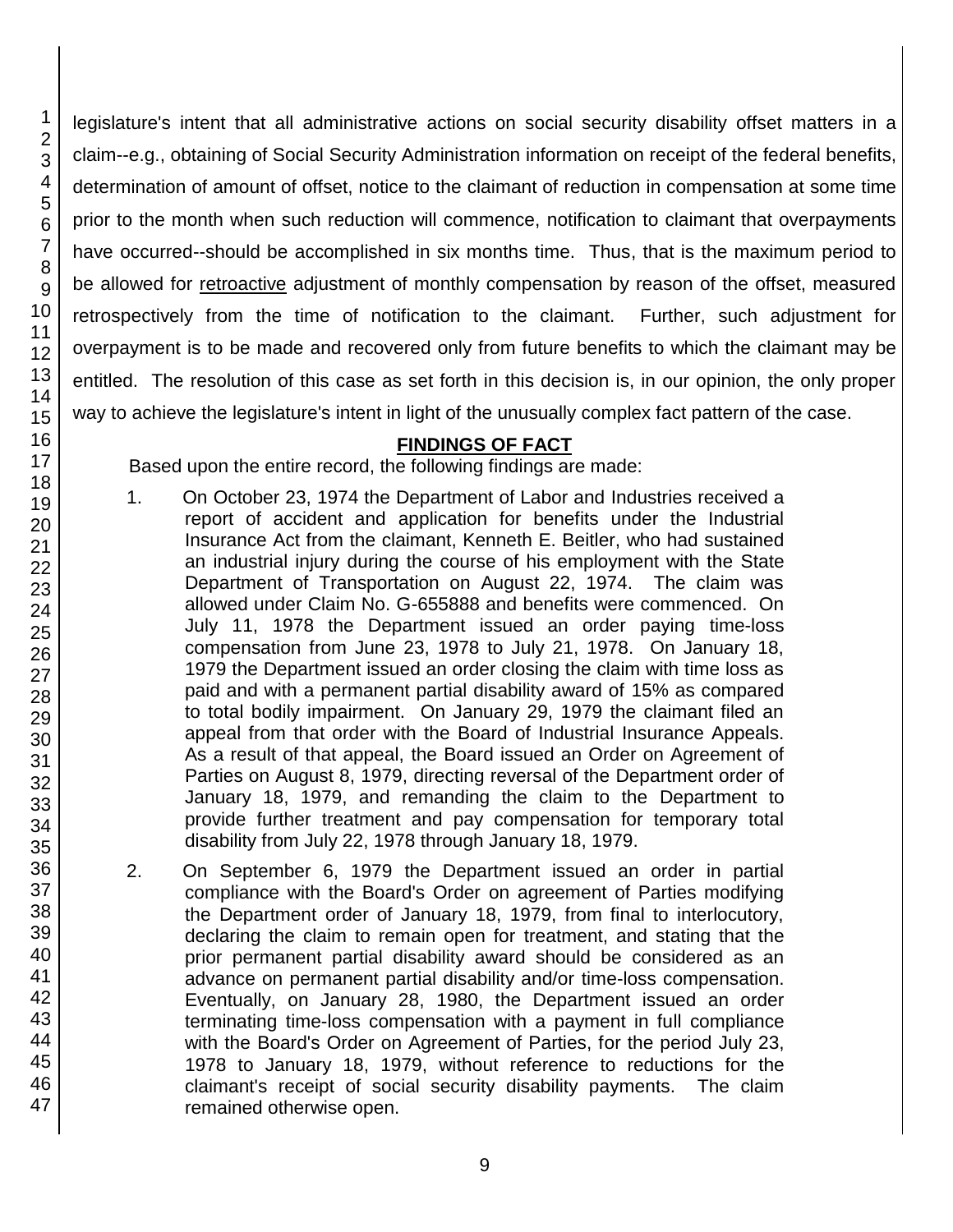- 3. On January 20, 1981 the Department issued an order adjusting the claimant's monthly time-loss compensation in conformity with the social security offset reversal scheme expressed in RCW 51.32.220 and 42 USC § 424a. As an implementation of that order, on January 23, 1981, the Department issued an order of payment, paying time-loss compensation for the period January 19, 1979 through January 15, 1981, in a total reduced amount, due to retroactive imposition of social security offset, of \$1,531.80. A protest was filed on behalf of the claimant on January 29, 1981, and on March 4, 1981 the Department issued an order adhering to the provisions of its January 20, 1981 order. On March 13, 1981 the claimant filed a notice of appeal with the Board of Industrial Insurance Appeals. On March 31, 1981 the Board issued an order granting the appeal and directed that proceedings be held on the issues raised by the appeal.
- 4. On July 18, 1978 a letter was sent by the Department of Labor and Industries to the claimant requesting information relative to his social security disability benefits, but containing no specific language indicating or notifying the claimant that a reduction in compensation benefits would be forthcoming. On August 21, 1978 the claimant responded to the Department's inquiry letter of July 18, 1978, providing all the information requested.
- 5. By its order of January 20, 1981, the Department effectively notified the claimant of its intention to implement reduction of benefits by applying the offset provisions contained in RCW 51.32.220 in the form of reduced monthly time-loss compensation.
- 6. The Department of Labor and Industries is not authorized under RCW 51.32.220 to implement the social security offset until the month following the month in which notification to the claimant had been made of the Department's intention to implement the offset, the earliest possible date being February 1, 1981, in this case.
- 7. The claimant was not paid his entitlement to temporary total disability benefits on a regular and periodic basis for the period between January 19, 1979 and January 15, 1981, because of the Department of Labor and Industries' delays in the administration of Mr. Beitler's claim.

# **CONCLUSIONS OF LAW**

- 1. The Board of Industrial Insurance Appeals has jurisdiction of the parties and subject matter to this appeal.
- 2. The Department of Labor and Industries, by reason of the provisos in RCW 51.32.220(2), is limited to recovery of overpayment of benefits which should have been paid on a regular and periodic basis, only for the six months immediately preceding January 20, 1981.

1 2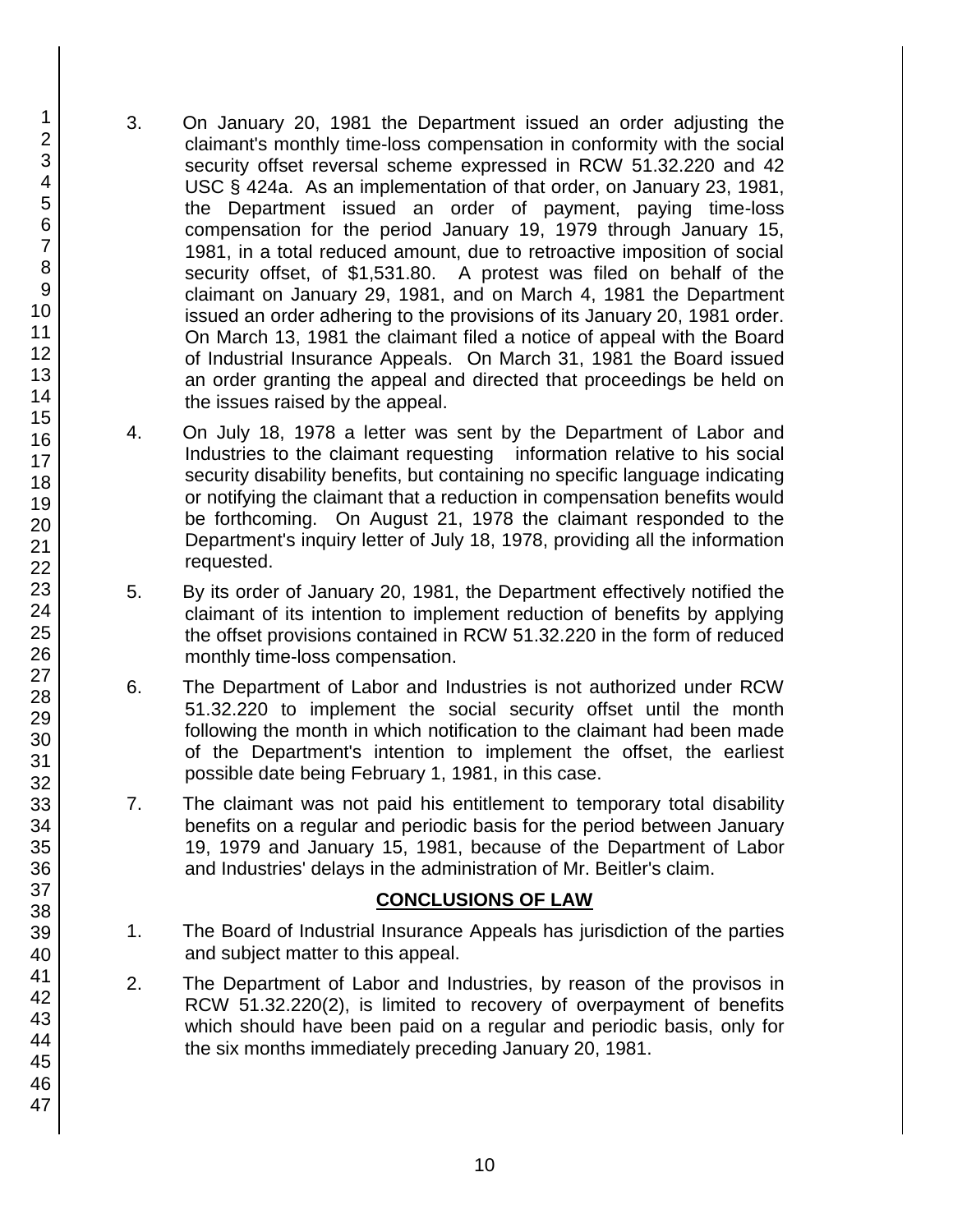- 3. The Department of Labor and Industries improperly withheld payment of full benefits for temporary total disability during the period January 19, 1979 through January 15, 1981.
- 4. The Department order of March 4, 1981, adhering to the provisions of a prior order dated January 20, 1981, insofar as it permits the retroactive reduction of benefits from an accrued lump-sum entitlement due to the claimant's temporary total disability, is incorrect, should be reversed, and the claim remanded to comply with the provisions of our order below.

## **ORDER**

The Department of Labor and Industries is directed to enter an order setting aside its order of March 4, 1981, and awarding the claimant time-loss compensation benefits at full time-loss rates to which he would be entitled if not receiving social security disability benefits for the period January 19, 1979 through January 15, 1981, less prior benefits paid for said period. The Department thereafter, effective February 1, 1981, is directed to commence recovery for the overpayment of benefits which occurred between July 20, 1980 and January 15, 1981, but it is ordered that such recovery may be taken only from future temporary or permanent total disability benefits or permanent partial disability benefits provided under Title 51, and such recovery may be made only in the manner prescribed in RCW 51.32.220(3).

Dated this 31st day of March, 1982.

| <b>BOARD OF INDUSTRIAL INSURANCE APPEALS</b><br>$\sqrt{s}$ |          |
|------------------------------------------------------------|----------|
| MICHAEL L. HALL                                            | Chairman |
| /s/<br>FRANK E. FENNERTY, JR.                              | Member   |
| $\sqrt{s}$                                                 |          |
| PHILLIP T. BORK                                            | Member   |

## **SPECIAL CONCURRING STATEMENT**

I have joined with the other Board members in the foregoing decision on the merits of this case, but wish to make this additional general statement on the subject of "bureaucratic delay".

We have discussed in the decision at some length the Department's bureaucratic delay in accomplishing its actions and decisions on the social security offset issue. That there was substantial administrative delay, and that it has important legal impact on our ultimate disposition of this appeal, is very clear.

1